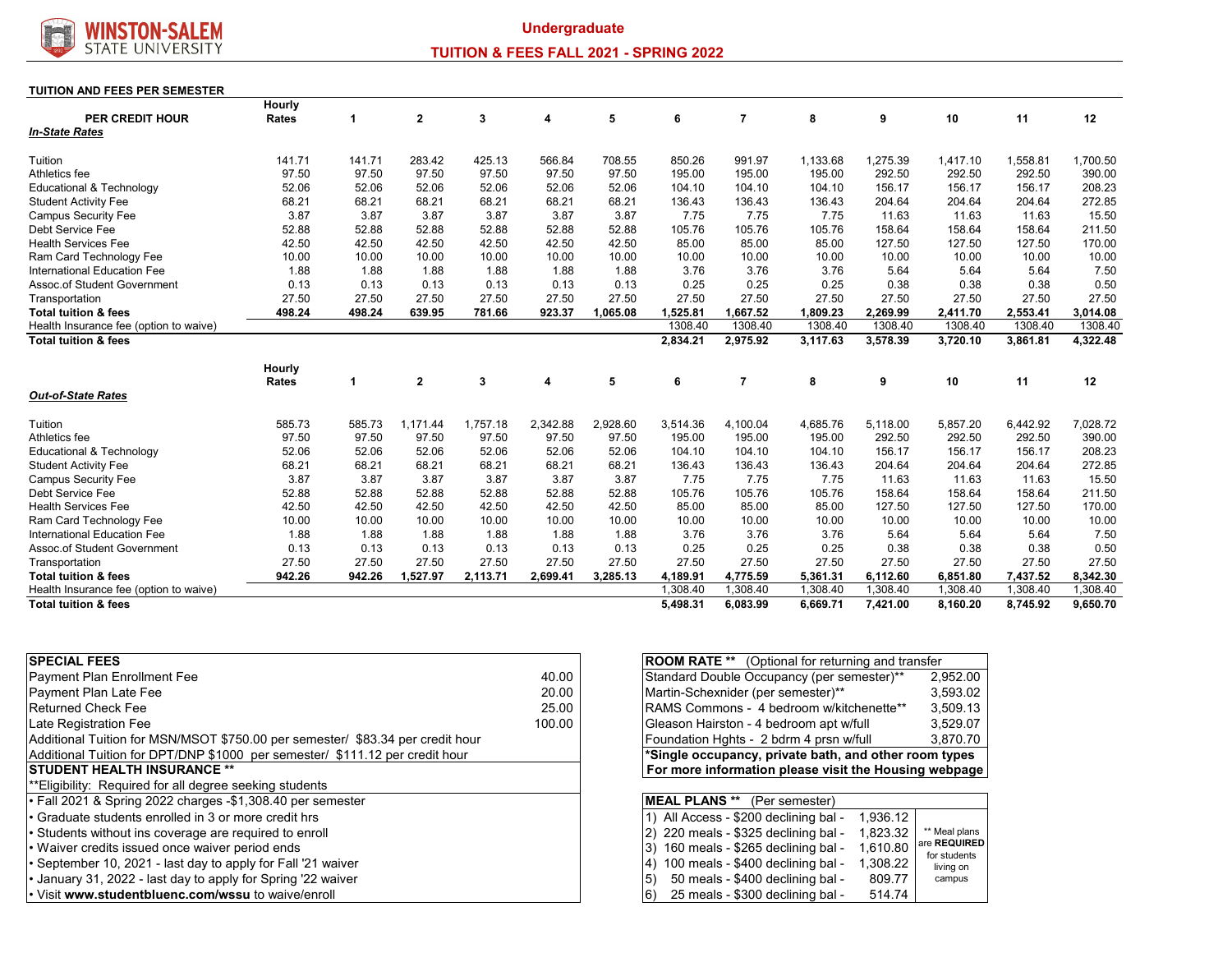

 $\overline{\phantom{a}}$ 

0.13 **757.34** 

0.13 **757.34** 

0.13 **1,463.55** 

0.25 **2,169.88** 

# **DISTANCE LEARNING**

# **TUITION & FEES FALL 2021 - SPRING 2022**

# **UNDERGRADUATES**

| <b>TUITION AND FEES</b>             |                     |              |                |          |                |            |          |                |          |          |          |          |          |
|-------------------------------------|---------------------|--------------|----------------|----------|----------------|------------|----------|----------------|----------|----------|----------|----------|----------|
|                                     | <b>HOURLY RATES</b> | -1           | $\overline{c}$ | 3        | $\overline{4}$ | 5          | 6        | $\overline{7}$ | 8        | 9        | 10       | 11       | 12       |
| <b>In-State Rates</b>               |                     |              |                |          |                |            |          |                |          |          |          |          |          |
| Tuition                             | 114.90              | 114.90       | 229.80         | 344.70   | 459.60         | 574.50     | 689.40   | 804.30         | 919.20   | 1,034.10 | 1,149.00 | 1,263.90 | 1,378.80 |
| <b>Educational &amp; Technology</b> | 51.00               | 51.00        | 51.00          | 51.00    | 51.00          | 51.00      | 51.00    | 51.00          | 51.00    | 51.00    | 51.00    | 51.00    | 51.00    |
| <b>Assoc.of Student Government</b>  | 0.13                | 0.13         | 0.13           | 0.13     | 0.13           | 0.13       | 0.25     | 0.25           | 0.25     | 0.38     | 0.38     | 0.38     | 0.50     |
| <b>Total Tuition &amp; Fees</b>     | 166.03              | 166.03       | 280.93         | 395.83   | 510.73         | 625.63     | 740.65   | 855.55         | 970.45   | 1,085.48 | 1,200.38 | 1,315.28 | 1,430.30 |
|                                     | <b>HOURLY RATES</b> | $\mathbf 1$  | $\overline{c}$ | 3        | 4              | $\sqrt{5}$ | 6        | $\overline{7}$ | 8        | 9        | 10       | 11       | 12       |
| <b>Out-of-State Rates</b>           |                     |              |                |          |                |            |          |                |          |          |          |          |          |
| Tuition                             | 474.92              | 474.92       | 949.84         | 1,424.76 | 1,899.68       | 2,374.60   | 2,849.52 | 3,324.44       | 3,799.36 | 4,274.28 | 4,749.20 | 5,224.12 | 5,699.04 |
| <b>Educational &amp; Technology</b> | 51.00               | 51.00        | 51.00          | 51.00    | 51.00          | 51.00      | 51.00    | 51.00          | 51.00    | 51.00    | 51.00    | 51.00    | 51.00    |
| Assoc.of Student Government         | 0.13                | 0.13         | 0.13           | 0.13     | 0.13           | 0.13       | 0.25     | 0.25           | 0.25     | 0.38     | 0.38     | 0.38     | 0.50     |
| <b>Total Tuition &amp; Fees</b>     | 526.05              | 526.05       | 1,000.97       | 1,475.89 | 1,950.81       | 2,425.73   | 2,900.77 | 3,375.69       | 3,850.61 | 4,325.66 | 4,800.58 | 5,275.50 | 5,750.54 |
| <b>GRADUATES/PROFESSIONAL</b>       |                     |              |                |          |                |            |          |                |          |          |          |          |          |
| <b>TUITION AND FEES</b>             |                     |              |                |          |                |            |          |                |          |          |          |          |          |
|                                     | <b>HOURLY RATES</b> | $\mathbf 1$  | $\overline{c}$ | 3        | 4              | 5          | 6        | $\overline{7}$ | 8        | 9        |          |          |          |
| <b>In-State Rates</b>               |                     |              |                |          |                |            |          |                |          |          |          |          |          |
| Tuition                             | 189.80              | 189.80       | 379.60         | 569.40   | 759.20         | 949.00     | 1,138.80 | 1,328.60       | 1,518.40 | 1,708.20 |          |          |          |
| Educational & Technology            | 51.00               | 51.00        | 51.00          | 51.00    | 51.00          | 51.00      | 51.00    | 51.00          | 51.00    | 51.00    |          |          |          |
| Assoc.of Student Government         | 0.13                | 0.13         | 0.13           | 0.25     | 0.25           | 0.25       | 0.38     | 0.38           | 0.38     | 0.50     |          |          |          |
| <b>Total Tuition &amp; Fees</b>     | 240.93              | 240.93       | 430.73         | 620.65   | 810.45         | 1,000.25   | 1,190.18 | 1,379.98       | 1,569.78 | 1,759.70 |          |          |          |
|                                     | <b>HOURLY RATES</b> | $\mathbf{1}$ | $\overline{c}$ | 3        | 4              | 5          | 6        | $\overline{7}$ | 8        | 9        |          |          |          |
| <b>Out-of-State Rates</b>           |                     |              |                |          |                |            |          |                |          |          |          |          |          |
|                                     | 706.21              | 706.21       | 1,412.42       | 2,118.63 | 2,824.84       | 3,534.05   | 4,237.26 | 4,943.47       | 5,649.68 | 6,355.89 |          |          |          |
|                                     | 51.00               | 51.00        | 51.00          | 51.00    | 51.00          | 51.00      | 51.00    | 51.00          | 51.00    | 51.00    |          |          |          |

0.25 **2,876.09** 

0.25 **3,585.30** 

0.38 **4,288.64** 

0.38 **4,994.85** 

0.38 **5,701.06** 

0.50 **6,407.39**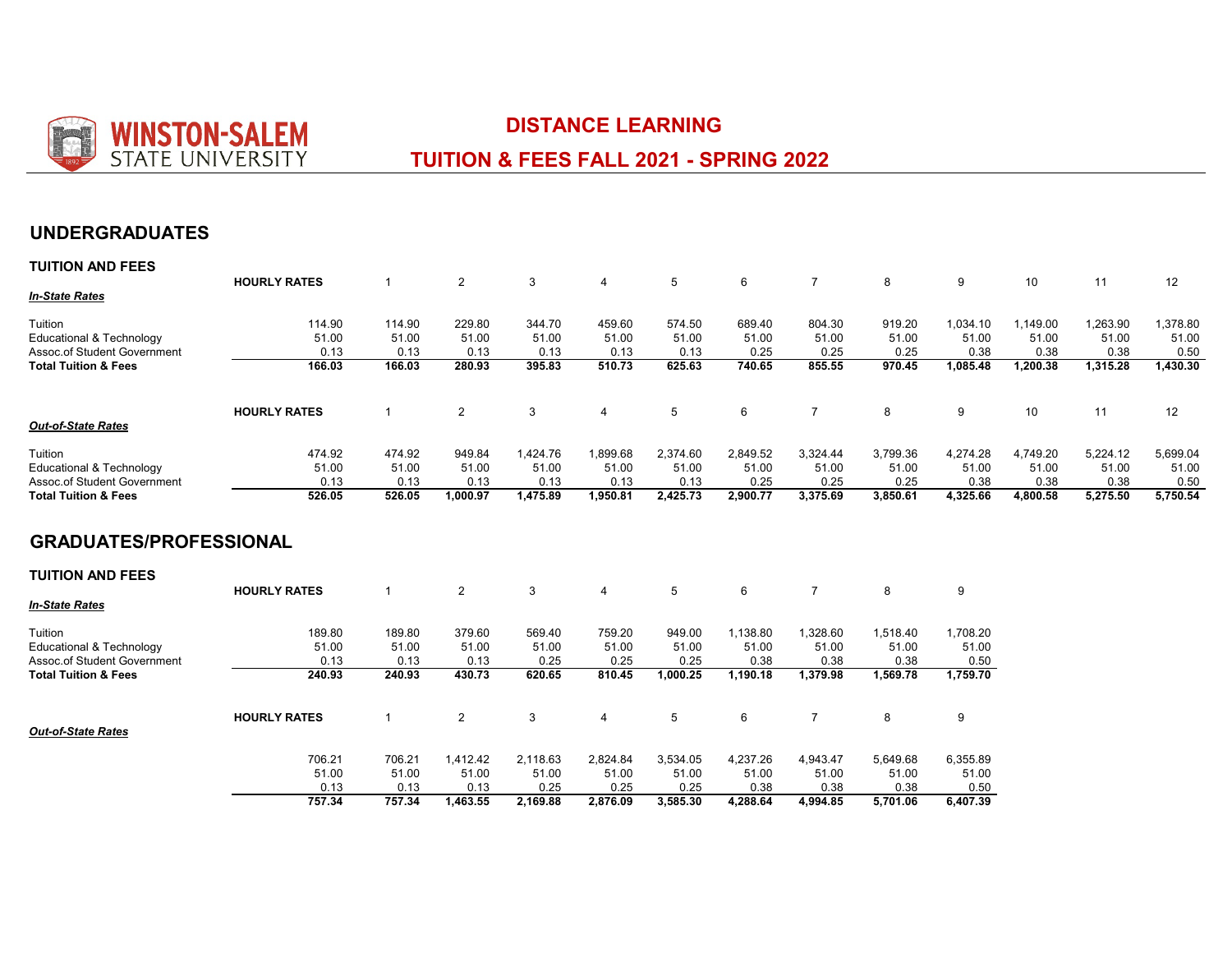

### **TUITION AND FEES PER SEMESTER**

| <b>PER CREDIT HOUR</b>                 | <b>Hourly Rates</b> | $\mathbf{1}$ | $\mathbf{2}$ | 3        | 4        | 5        | 6        | $\overline{7}$ | 8        | 9        |
|----------------------------------------|---------------------|--------------|--------------|----------|----------|----------|----------|----------------|----------|----------|
| <b>In-State Rates</b>                  |                     |              |              |          |          |          |          |                |          |          |
| Tuition                                | 215.12              | 215.12       | 430.24       | 645.36   | 860.48   | 1,075.60 | 1,290.72 | 1,505.84       | 1,720.96 | 1,936.00 |
| Athletics fee                          | 97.50               | 97.50        | 97.50        | 195.00   | 195.00   | 195.00   | 292.50   | 292.50         | 292.50   | 390.00   |
| <b>Educational &amp; Technology</b>    | 52.06               | 52.06        | 52.06        | 104.10   | 104.10   | 104.10   | 156.17   | 156.17         | 156.17   | 208.23   |
| <b>Student Activity Fee</b>            | 68.21               | 68.21        | 68.21        | 136.43   | 136.43   | 136.43   | 204.64   | 204.64         | 204.64   | 272.85   |
| <b>Campus Security Fee</b>             | 3.87                | 3.87         | 3.87         | 7.75     | 7.75     | 7.75     | 11.63    | 11.63          | 11.63    | 15.50    |
| Debt Service Fee                       | 52.88               | 52.88        | 52.88        | 105.76   | 105.76   | 105.76   | 158.64   | 158.64         | 158.64   | 211.50   |
| <b>Health Services Fee</b>             | 42.50               | 42.50        | 42.50        | 85.00    | 85.00    | 85.00    | 127.50   | 127.50         | 127.50   | 170.00   |
| Ram Card Technology Fee                | 10.00               | 10.00        | 10.00        | 10.00    | 10.00    | 10.00    | 10.00    | 10.00          | 10.00    | 10.00    |
| International Education Fee            | 1.88                | 1.88         | 1.88         | 3.76     | 3.76     | 3.76     | 5.64     | 5.64           | 5.64     | 7.50     |
| Assoc.of Student Government            | 0.13                | 0.13         | 0.13         | 0.25     | 0.25     | 0.25     | 0.38     | 0.38           | 0.38     | 0.50     |
| Transportation                         | 27.50               | 27.50        | 27.50        | 27.50    | 27.50    | 27.50    | 27.50    | 27.50          | 27.50    | 27.50    |
| <b>Total tuition &amp; fees</b>        | 571.65              | 571.65       | 786.77       | 1,320.91 | 1,536.03 | 1,751.15 | 2,285.32 | 2,500.44       | 2,715.56 | 3,249.58 |
| Health Insurance fee (option to waive) |                     |              |              | 1,308.40 | 1,308.40 | 1,308.40 | 1,308.40 | 1,308.40       | 1,308.40 | 1,308.40 |
| <b>Total tuition &amp; fees</b>        |                     |              |              | 2,629.31 | 2,844.43 | 3,059.55 | 3,593.72 | 3,808.84       | 4,023.96 | 4,557.98 |
|                                        | <b>Hourly Rates</b> | 1            | $\mathbf{2}$ | 3        | 4        | 5        | 6        | 7              | 8        | 9        |
| <b>Out-of-State Rates</b>              |                     |              |              |          |          |          |          |                |          |          |
| Tuition                                | 800.37              | 800.37       | 1,800.83     | 2,401.11 | 3,601.66 | 4,001.85 | 5,245.14 | 5,602.59       | 6,402.96 | 7,203.31 |
| Athletics fee                          | 97.50               | 97.50        | 97.50        | 195.00   | 195.00   | 195.00   | 292.50   | 292.50         | 292.50   | 390.00   |
| Educational & Technology               | 52.06               | 52.06        | 52.06        | 104.10   | 104.10   | 104.10   | 156.17   | 156.17         | 156.17   | 208.23   |
| <b>Student Activity Fee</b>            | 68.21               | 68.21        | 68.21        | 136.43   | 136.43   | 136.43   | 204.64   | 204.64         | 204.64   | 272.85   |
| <b>Campus Security Fee</b>             | 3.87                | 3.87         | 3.87         | 7.75     | 7.75     | 7.75     | 11.63    | 11.63          | 11.63    | 15.50    |
| Debt Service Fee                       | 52.88               | 52.88        | 52.88        | 105.76   | 105.76   | 105.76   | 158.64   | 158.64         | 158.64   | 211.50   |
| <b>Health Services Fee</b>             | 42.50               | 42.50        | 42.50        | 85.00    | 85.00    | 85.00    | 127.50   | 127.50         | 127.50   | 170.00   |
| Ram Card Technology Fee                | 10.00               | 10.00        | 10.00        | 10.00    | 10.00    | 10.00    | 10.00    | 10.00          | 10.00    | 10.00    |
| International Education Fee            | 1.88                | 1.88         | 1.88         | 3.76     | 3.76     | 3.76     | 5.64     | 5.64           | 5.64     | 7.50     |
| Assoc.of Student Government            | 0.13                | 0.13         | 0.13         | 0.25     | 0.25     | 0.25     | 0.38     | 0.38           | 0.38     | 0.50     |
| Transportation                         | 27.50               | 27.50        | 27.50        | 27.50    | 27.50    | 27.50    | 27.50    | 27.50          | 27.50    | 27.50    |
| <b>Total tuition &amp; fees</b>        | 1,156.90            | 1,156.90     | 2,157.36     | 3,076.66 | 4,277.21 | 4,677.40 | 6,239.74 | 6,597.19       | 7,397.56 | 8,516.89 |
| Health Insurance fee (option to waive) |                     |              |              | 1,308.40 | 1,308.40 | 1,308.40 | 1,308.40 | 1,308.40       | 1,308.40 | 1,308.40 |
| <b>Total tuition &amp; fees</b>        |                     |              |              | 4,385.06 | 5,585.61 | 5,985.80 | 7,548.14 | 7,905.59       | 8,705.96 | 9,825.29 |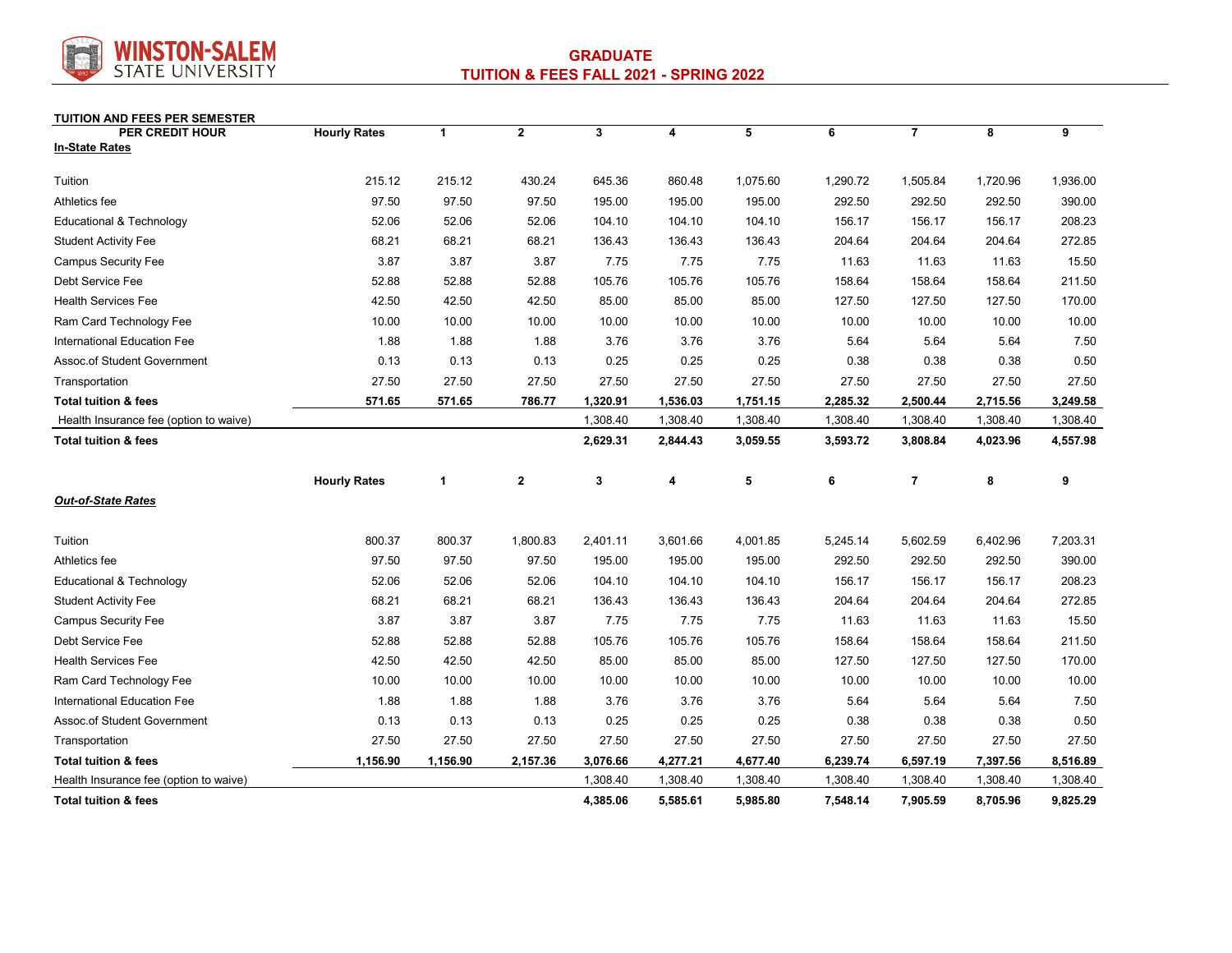

## **DISTANCE LEARNING - Rehabilitation Counseling**

 **TUITION & FEES FALL 2021 - SPRING 2022** 

| <b>TUITION AND FEES</b>            |                     |        |                |          |          |          |          |          |          |          |
|------------------------------------|---------------------|--------|----------------|----------|----------|----------|----------|----------|----------|----------|
|                                    | <b>HOURLY RATES</b> |        | $\mathbf{2}$   | 3        | 4        | 5        | 6        |          | 8        | 9        |
| <b>In-State Rates</b>              |                     |        |                |          |          |          |          |          |          |          |
| Tuition                            | 215.12              | 215.12 | 430.24         | 645.36   | 860.48   | 1,075.60 | ,290.72  | 1,505.84 | 1,720.96 | 1,936.00 |
| Educational & Technology           | 51.00               | 51.00  | 51.00          | 51.00    | 51.00    | 51.00    | 51.00    | 51.00    | 51.00    | 51.00    |
| <b>Assoc.of Student Government</b> | 0.13                | 0.13   | 0.13           | 0.25     | 0.25     | 0.25     | 0.38     | 0.38     | 0.38     | 0.50     |
| <b>Total Tuition &amp; Fees</b>    | 266.25              | 266.25 | 481.37         | 696.61   | 911.73   | 1,126.85 | 1,342.10 | 1,557.22 | 1,772.34 | 1,987.50 |
|                                    | <b>HOURLY RATES</b> |        | $\overline{2}$ | 3        | 4        | 5        | 6        |          | 8        | 9        |
| <b>Out-of-State Rates</b>          |                     |        |                |          |          |          |          |          |          |          |
| Tuition                            | 800.37              | 800.37 | 1,600.74       | 4,802.22 | 3,201.48 | 4,001.85 | 4,802.22 | 5,602.59 | 6,402.96 | 7,203.33 |
| Educational & Technology           | 51.00               | 51.00  | 51.00          | 51.00    | 51.00    | 51.00    | 51.00    | 51.00    | 51.00    | 51.00    |
| <b>Assoc.of Student Government</b> | 0.13                | 0.13   | 0.13           | 0.25     | 0.25     | 0.25     | 0.38     | 0.38     | 0.38     | 0.50     |
| <b>Total Tuition &amp; Fees</b>    | 851.50              | 851.50 | 1,651.87       | 4,853.47 | 3,252.73 | 4,053.10 | 4,853.60 | 5,653.97 | 6,454.34 | 7,254.83 |

 **\*\*Note: Tuition for Rehabilition Counseling is an additional \$46.78 per credit hour**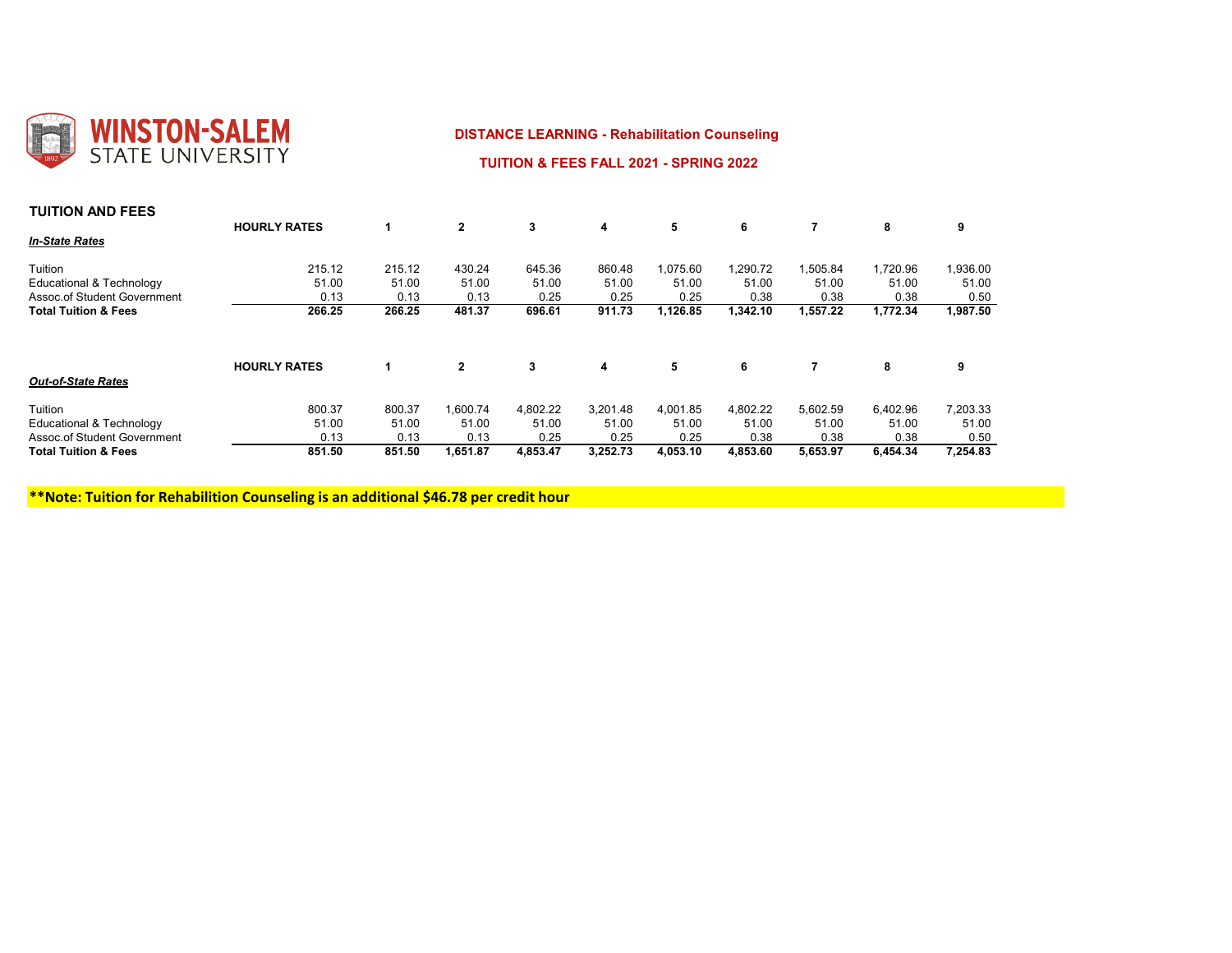

 **TUITION & FEES FALL 2021 - SPRING 2022** 

# **Graduate - Health Sciences**

# **Master of Science Nurse Practioner / Occupational Therapy**

| <b>TUITION AND FEES</b>                                        |                     |                 |                 |                 |                 |                 |                  |                   |                   |                   |                   |
|----------------------------------------------------------------|---------------------|-----------------|-----------------|-----------------|-----------------|-----------------|------------------|-------------------|-------------------|-------------------|-------------------|
| <b>In-State Rates</b>                                          | <b>HOURLY RATES</b> |                 | 1               | $\overline{2}$  | 3               | 4               | 5                | 6                 | 7                 | 8                 | 9                 |
| Tuition                                                        |                     |                 |                 |                 |                 |                 |                  |                   |                   |                   |                   |
| Educational & Technology                                       |                     | 189.80<br>51.00 | 189.80<br>51.00 | 379.60<br>51.00 | 645.36<br>51.00 | 759.20<br>51.00 | 949.00<br>51.00  | 1,290.72<br>51.00 | 1,505.84<br>51.00 | 1,518.40<br>51.00 | 1,936.00<br>51.00 |
| Assoc.of Student Government<br><b>Total Tuition &amp; Fees</b> |                     | 0.13<br>240.93  | 0.13<br>240.93  | 0.13<br>430.73  | 0.25<br>696.61  | 0.25<br>810.45  | 0.25<br>1,000.25 | 0.38<br>1,342.10  | 0.38<br>1,557.22  | 0.38<br>1,569.78  | 0.50<br>1,987.50  |
|                                                                |                     |                 |                 |                 |                 |                 |                  |                   |                   |                   |                   |
|                                                                | <b>HOURLY RATES</b> |                 | 1               | $\overline{2}$  | 3               | 4               | 5                | 6                 | 7                 | 8                 | 9                 |
| <b>Out-of-State Rates</b>                                      |                     |                 |                 |                 |                 |                 |                  |                   |                   |                   |                   |
|                                                                |                     |                 |                 |                 |                 |                 |                  |                   |                   |                   |                   |
| Tuition                                                        |                     | 706.21          | 706.21          | 1,412.42        | 2,188.63        | 2,424.84        | 3,531.05         | 4,237.26          | 4,943.47          | 5,649.68          | 6,355.59          |
| Educational & Technology<br>Assoc.of Student Government        |                     | 51.00<br>0.13   | 51.00<br>0.13   | 51.00<br>0.13   | 51.00<br>0.25   | 51.00<br>0.25   | 51.00<br>0.25    | 51.00<br>0.38     | 51.00<br>0.38     | 51.00<br>0.38     | 51.00<br>0.50     |

# **Doctor of Science Nurse Practioner / Physical Therapy**

| <b>TUITION AND FEES</b>             |                     |        |        |              |          |          |          |          |          |          |          |
|-------------------------------------|---------------------|--------|--------|--------------|----------|----------|----------|----------|----------|----------|----------|
|                                     | <b>HOURLY RATES</b> |        |        | $\mathbf{2}$ | 3        | 4        | 5        | 6        |          | 8        | 9        |
| <b>In-State Rates</b>               |                     |        |        |              |          |          |          |          |          |          |          |
| Tuition                             |                     | 284.12 | 284.12 | 568.24       | 852.36   | 1,136.48 | 1,420.60 | 1,704.72 | 1,988.84 | 2,272.96 | 2,557.08 |
| <b>Educational &amp; Technology</b> |                     | 51.00  | 51.00  | 51.00        | 51.00    | 51.00    | 51.00    | 51.00    | 51.00    | 51.00    | 51.00    |
| Assoc.of Student Government         |                     | 0.13   | 0.13   | 0.13         | 0.25     | 0.25     | 0.25     | 0.38     | 0.38     | 0.38     | 0.50     |
| <b>Total Tuition &amp; Fees</b>     |                     | 335.25 | 335.25 | 619.37       | 903.61   | 1,187.73 | 1,471.85 | 1,756.10 | 2,040.22 | 2,324.34 | 2,608.58 |
|                                     | <b>HOURLY RATES</b> |        | 1      | $\mathbf{2}$ | 3        | 4        | 5        | 6        |          | 8        | 9        |
| <b>Out-of-State Rates</b>           |                     |        |        |              |          |          |          |          |          |          |          |
| Tuition                             |                     | 793.36 | 739.36 | 1.478.72     | 2,218.08 | 2,957.44 | 3,696.80 | 4,436.16 | 5,175.52 | 5,914.88 | 6,654.24 |
| Educational & Technology            |                     | 51.00  | 51.00  | 51.00        | 51.00    | 51.00    | 51.00    | 51.00    | 51.00    | 51.00    | 51.00    |
| Assoc.of Student Government         |                     | 0.13   | 0.13   | 0.13         | 0.25     | 0.25     | 0.25     | 0.38     | 0.38     | 0.38     | 0.50     |
| <b>Total Tuition &amp; Fees</b>     |                     | 844.49 | 790.49 | 1,529.85     | 2.269.33 | 3,008.69 | 3.748.05 | 4,487.54 | 5.226.90 | 5.966.26 | 6,705.74 |